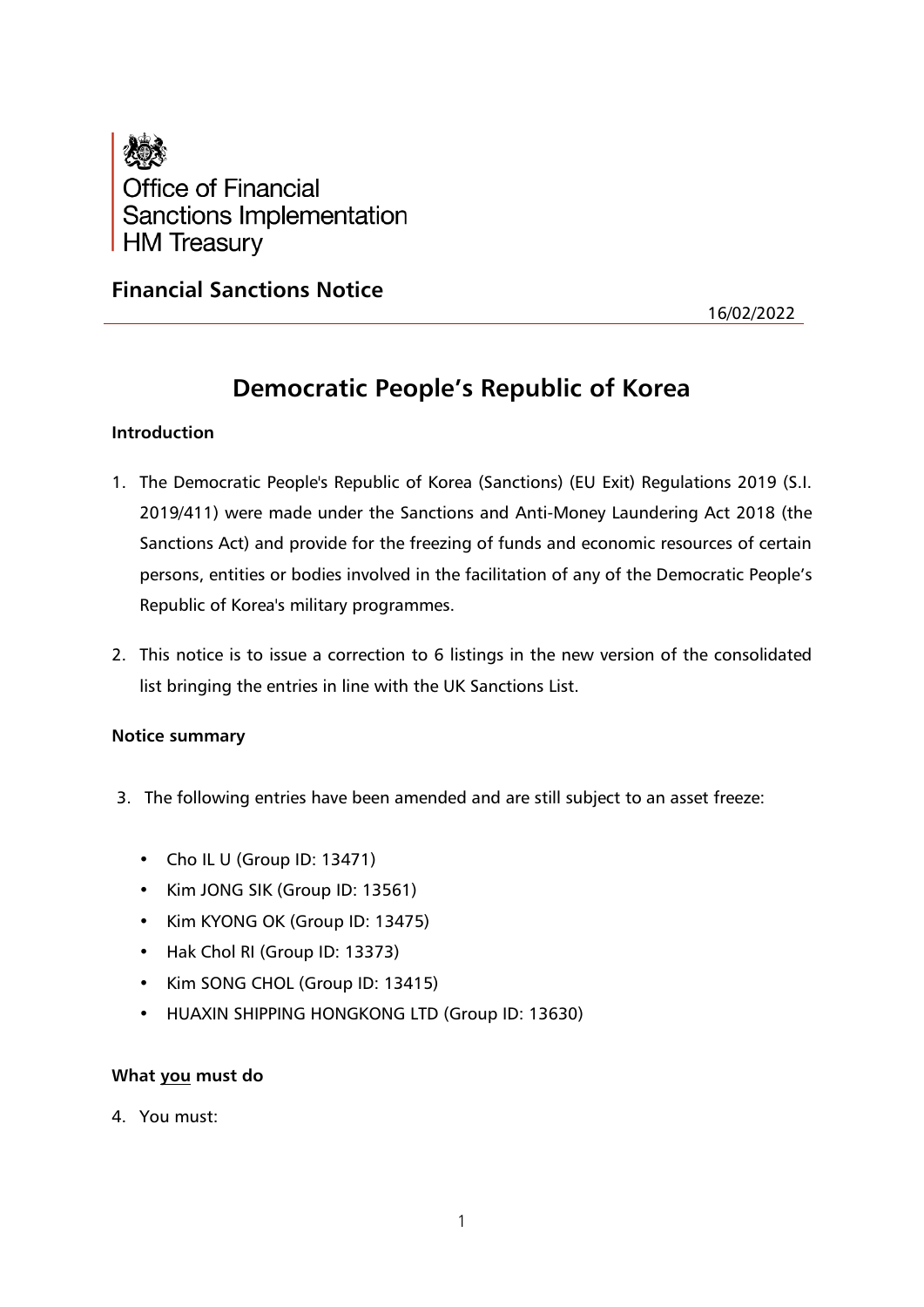- i. check whether you maintain any accounts or hold any funds or economic resources for the persons set out in the Annex to this Notice;
- ii. freeze such accounts, and other funds or economic resources and any funds which are owned or controlled by persons set out in the Annex to the Notice
- iii. refrain from dealing with the funds or assets or making them available (directly or indirectly) to such persons unless licensed by the Office of Financial Sanctions Implementation (OFSI);
- iv. report any findings to OFSI, together with any additional information that would facilitate compliance with the Regulations;
- v. provide any information concerning the frozen assets of designated persons that OFSI may request. Information reported to OFSI may be passed on to other regulatory authorities or law enforcement.
- 5. Where a relevant institution has already reported details of accounts, other funds or economic resources held frozen for designated persons, they are not required to report these details again.
- 6. Failure to comply with financial sanctions legislation or to seek to circumvent its provisions is a criminal offence.

# **Further Information**

7. Copies of recent notices, UK legislation and relevant guidance can be obtained from the Democratic People's Republic of Korea financial sanctions page on the Gov.UK website:

[https://www.gov.uk/government/collections/financial-sanctions-regime-specific](https://www.gov.uk/government/collections/financial-sanctions-regime-specific-consolidated-lists-and-releases)[consolidated-lists-and-releases](https://www.gov.uk/government/collections/financial-sanctions-regime-specific-consolidated-lists-and-releases)

- 8. Further details on the UN measures in respect of the Democratic People's Republic of Korea can be found on the relevant UN Sanctions Committee webpage: <https://www.un.org/securitycouncil/>
- 9. The Consolidated List can be found here: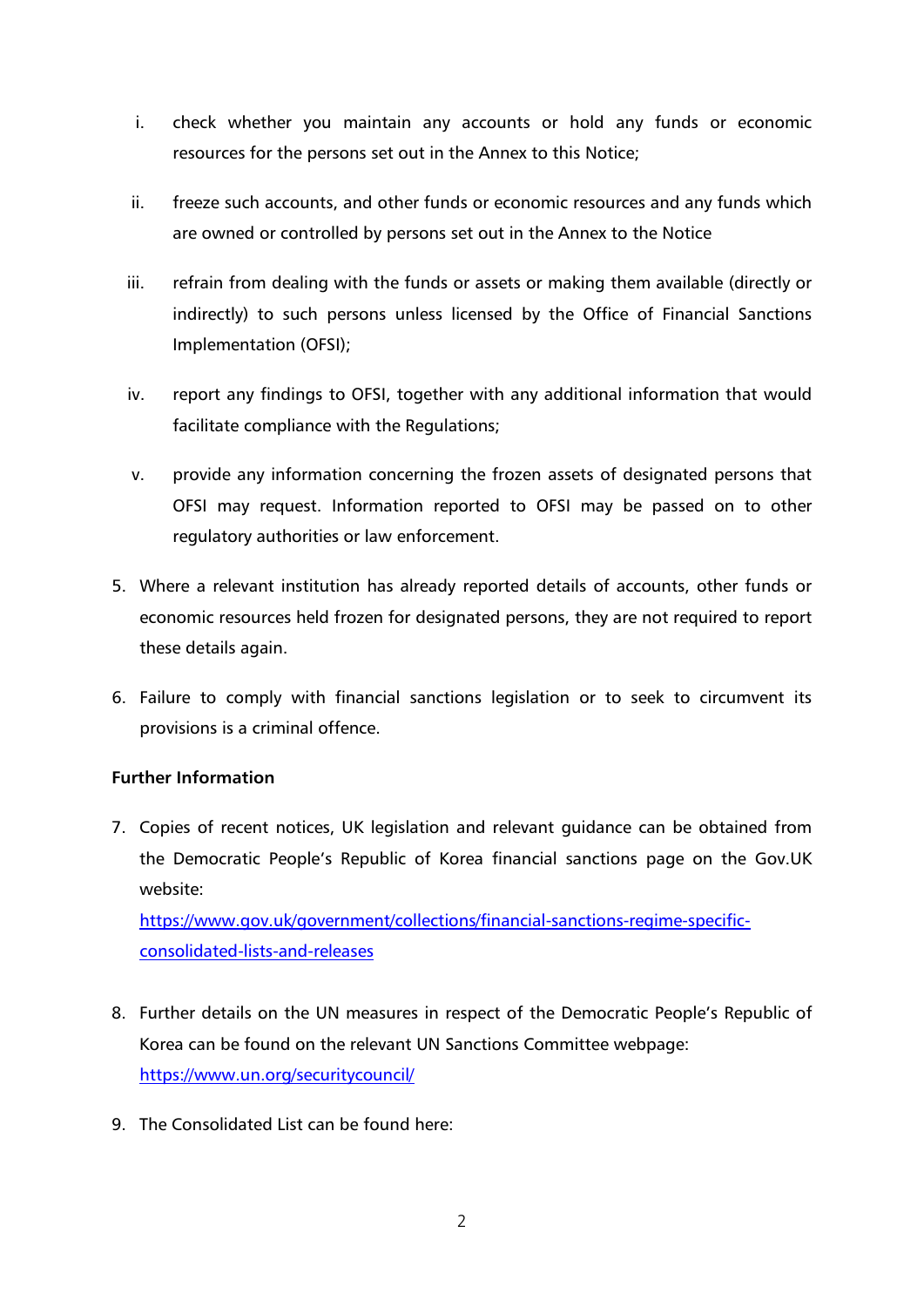[https://www.gov.uk/government/publications/financial-sanctions-consolidated-list-of](https://www.gov.uk/government/publications/financial-sanctions-consolidated-list-of-targets/consolidated-list-of-targets)[targets/consolidated-list-of-targets](https://www.gov.uk/government/publications/financial-sanctions-consolidated-list-of-targets/consolidated-list-of-targets)

10. Further details on changes to the new format of the consolidated list can be found here:

[https://www.gov.uk/government/publications/uk-sanctions-list-change-in](https://www.gov.uk/government/publications/uk-sanctions-list-change-in-format/uksanctions-list-change-to-the-lists-format)[format/uksanctions-list-change-to-the-lists-format](https://www.gov.uk/government/publications/uk-sanctions-list-change-in-format/uksanctions-list-change-to-the-lists-format)

11. The UK Sanctions List can be found here:

<https://www.gov.uk/government/publications/the-uk-sanctions-list>

12. For more information please see our guide to financial sanctions:

<https://www.gov.uk/government/publications/uk-financial-sanctions-guidance>

# **Enquiries**

13. Non-media enquiries about the implementation of financial sanctions in the UK should be addressed to:

Office of Financial Sanctions Implementation HM Treasury 1 Horse Guards Road London SW1A 2HQ [ofsi@hmtreasury.gov.uk](mailto:ofsi@hmtreasury.gov.uk)

- 14. Non-media enquiries about the sanctions measures themselves should be addressed to: [sanctions@fcdo.gov.uk](mailto:sanctions@fcdo.gov.uk)
- 15. Media enquiries about how financial sanctions are implemented in the UK should be addressed to the Treasury Press Office on 020 7270 5238.
- 16. Media enquiries about the sanctions measures themselves should be addressed to the Foreign, Commonwealth & Development Office Press Office on 020 7008 3100.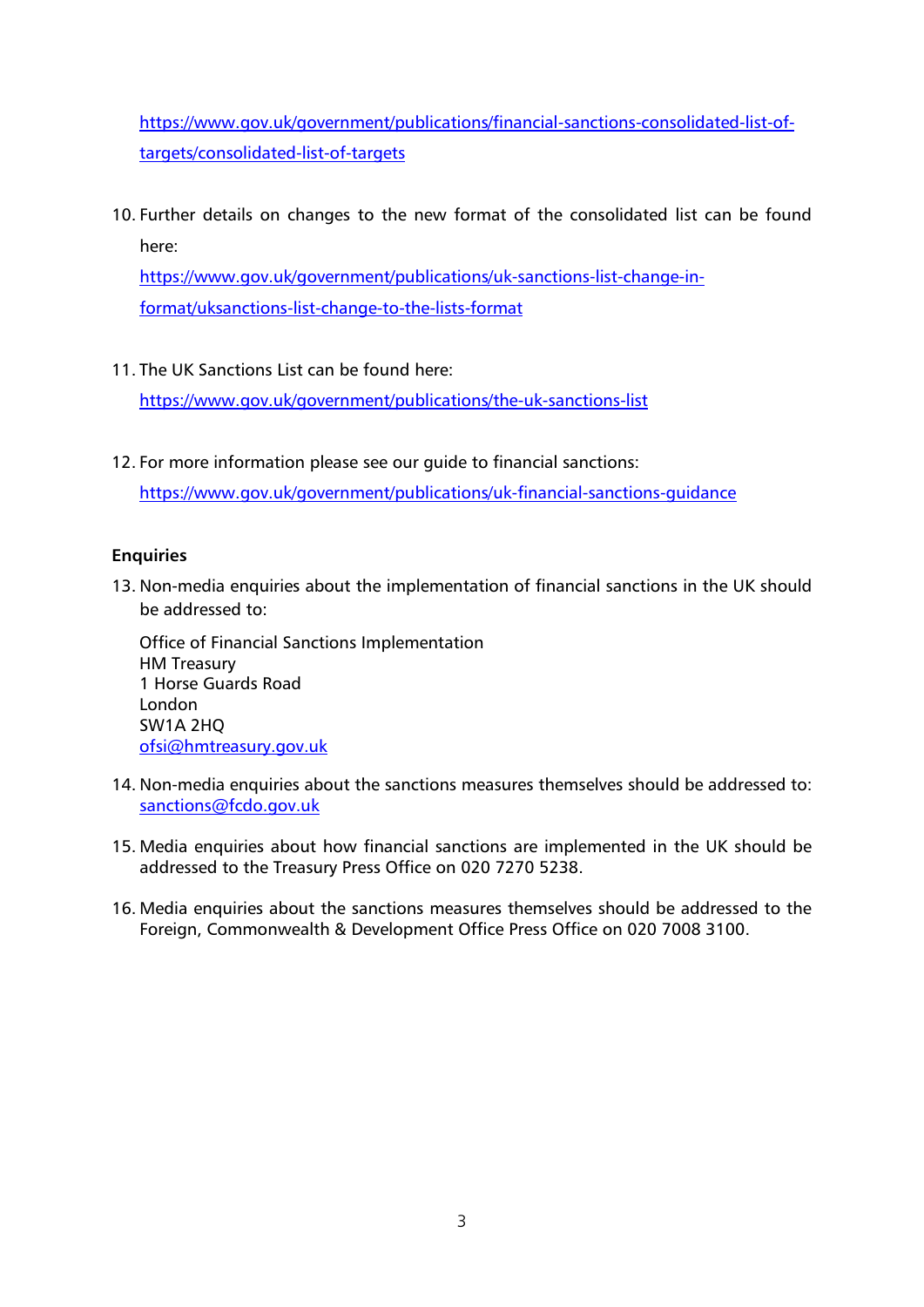# **ANNEX TO NOTICE**

# **FINANCIAL SANCTIONS: DEMOCRATIC PEOPLE'S REPUBLIC OF KOREA THE DEMOCRATIC PEOPLE'S REPUBLIC OF KOREA (SANCTIONS) (EU EXIT) REGULATIONS 2019 (S.I. 2019/411)**

#### **AMENDMENTS**

Deleted information appears in strikethrough. Additional information appears in italics and is underlined.

#### **Individuals**

### **1. IL U, Cho**

**DOB:** 10/05/1945. **POB:** Musan, North Hamgyo'ng Province, North Korea *Good Quality* **a.k.a:** IL WOO, Cho **Passport Number:** 736410010 **Position:** Director of the Fifth Bureau of the Reconnaissance General Bureau **Other Information:** (UK Sanctions List Ref):DPR0202 (UN Ref):KPi.040 Cho is believed to be in charge of overseas espionage operations and foreign intelligence collection for the Democratic People's Republic of Korea. **Listed on:** 05/06/2017 **UK Sanctions List Date Designated:** 02/06/2017 **Last Updated:** 31/12/2020 *16/02/2022* **Group ID:** 13471.

### 2. **JONG SIK, Kim**

**DOB:** (1) --/--/1967. (2) --/--/1969 *(3) --/--/1968* **Good quality a.k.a:** CHO'NG-SIK, Kim **Nationality:** North Korea **Address:** North Korea. **Position:** A leading official guiding the DPRK's WMD development efforts. Serving as Deputy Director of the Workers' Party of Korea Munitions Industry Department **Other Information:** (UK Sanctions List Ref): DPR0227 (UN Ref):KPi.066 (Gender):Male **Listed on:** 22/12/2017 **UK Sanctions List Date Designated:** 22/12/2017 **Last Updated:** 31/12/2020 *16/02/2022* **Group ID:** 13561.

#### 3. **KYONG OK, Kim**

**DOB:** (1) --/--/1937. (2) --/--/1938. **Good quality a.k.a:** KYONG OK, Kim **Nationality:** North Korea **Address:** Pyongyang, North Korea. **Position:** Vice Director of the Organization and Guidance Department, which directs key personnel appointments for the Workers' Party of Korea and the DPRK's military **Other Information:** (UK Sanctions List Ref): DPR0231 (UN Ref): KPi.045 **Listed on:** 05/06/2017 **UK Sanctions List Date Designated:** 02/06/2017 **Last Updated:** 31/12/2020 *16/02/2022* **Group ID:** 13475.

## **4. RI, Hak Chol**

**DOB:** (1) 19/01/1963. (2) 08/05/1966. **a.k.a:** (1) RI, Hak, Cheol (2) RI, Hak, Chul **Nationality:** North Korea **Passport Number:** *(1)* 381320634 *(2)* PS-563410163 **Other Information:** (UK Sanctions List Ref): DPR0048 (UK Statement of Reasons): President of Green Pine Associated Corporation ('Green Pine'). According to the UN Sanctions Committee, Green Pine has taken over many of the activities of the Korea Mining Development Trading Corporation (KOMID). KOMID was designated by the Committee in April 2009 and is the DPRK's primary arms dealer and main exporter of goods and equipment related to ballistic missiles and conventional weapons. (Gender): Male **Listed on:** 20/05/2016 **UK Sanctions List Date Designated:** 31/12/2020 **Last Updated:** 31/12/2020 *16/02/2022* **Group ID:** 13373.